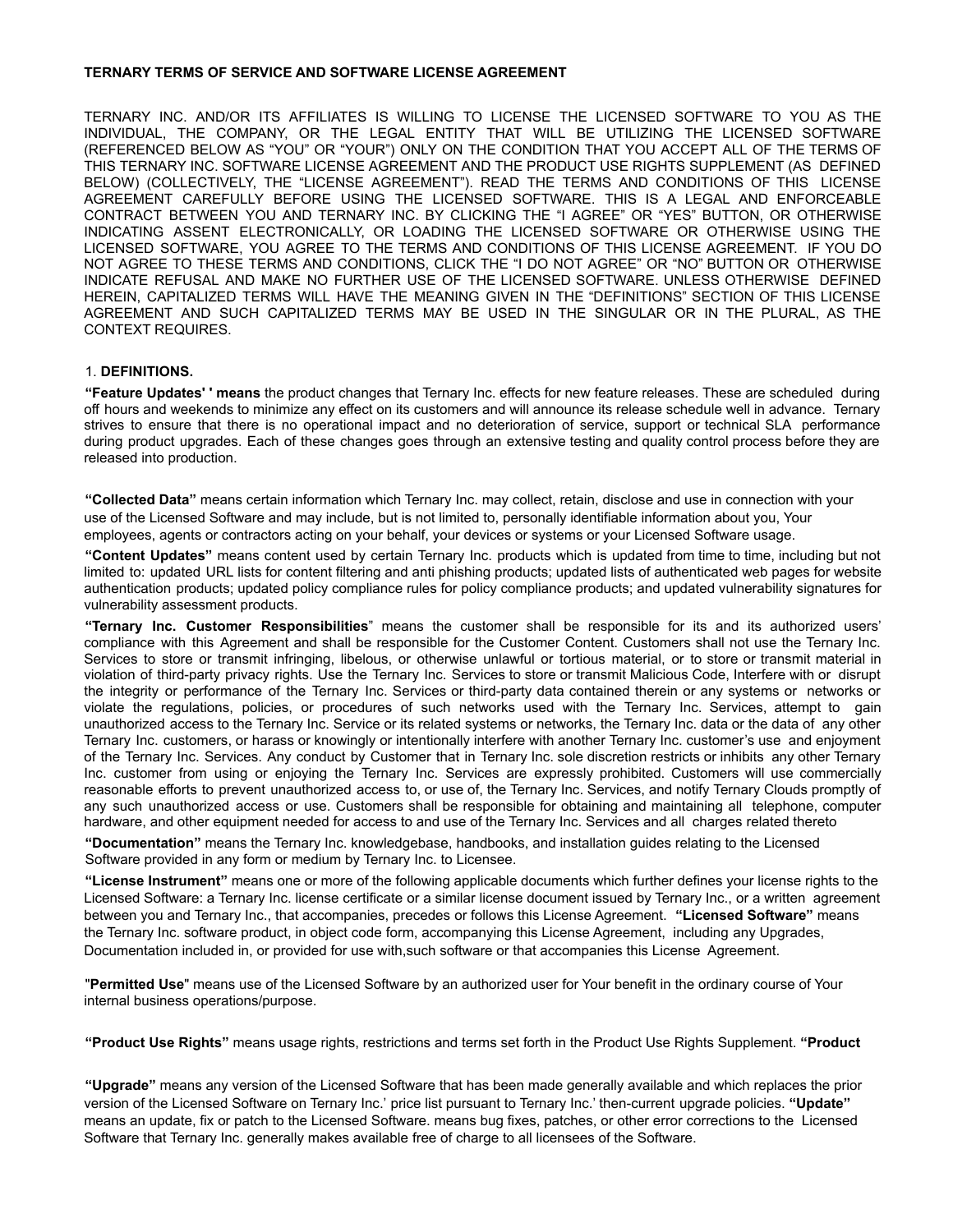2. **LICENSE GRANT.** Subject to and conditioned on Your payment of Fees and compliance with all the terms and conditions of this License Agreement, Ternary Inc. grants to You the following rights: (i) a non-exclusive, non-transferable (except as stated otherwise in Section 18.1), non-sublicensable license to use the Licensed Software and Documentation solely in support of Your internal business operations in the quantities and at the Use Levels described in this License Agreement, including the applicable Product Use Rights, and the applicable License Instrument. You may exercise Your rights through consultant(s) and outsourcer(s) ("Consultants") in order to deliver services to You, provided You ensure Your Consultants adhere to the terms of this License Agreement, and You assume full responsibility for the actions of Your Consultants in connection with such use.

2.1 **TERM.** The term of the Licensed Software license granted under this License Agreement shall be under a subscription or term-based license for the period of time indicated on the applicable License Instrument. If you have obtained the Licensed Software on a non-perpetual basis, your rights to use such Licensed Software shall end on the applicable end date as indicated on the applicable License Instrument and you shall cease use of the Licensed Software as of such applicable end date.

- 3. **LICENSE RESTRICTIONS.** You may not, without Ternary Inc.' prior written consent, conduct, cause or permit the: i. use, copying, modification, rental, lease, lend, sell, sublease, sublicense, assign, distribute, publish, transfer or otherwise make available the licensed software to any third party or transfer of the Licensed Software in whole or in part except as expressly provided in this License Agreement;
	- ii. modify, correct, adapt, translate, enhance, or otherwise prepare derivative works or improvements of any Software; creation of any derivative works based on the Licensed Software
	- iii. reverse engineering, disassembly, or decompiling of the Licensed Software (except that You may decompile the Licensed Software for the purposes of interoperability only to the extent permitted by and subject to strict compliance under applicable law
	- iv. use of the Licensed Software in connection with service bureau, facility management, timeshare, service provider or like activity whereby You operate or use the Licensed Software for the benefit of a third party
	- v. use of the Licensed Software by any party other than You or Your Consultants

vii.use of the Licensed Software above the quantity and Use Level that have been licensed to you under this License Agreement or the applicable License Instrument.

ix. bypass or breach any security device or protection used for or contained in the Licensed Software or Documentation; x. remove, delete, efface, alter, obscure, translate, combine, supplement, or otherwise change any trademarks, terms of the Documentation, warranties, disclaimers, or Intellectual Property Rights, proprietary rights or other symbols, notices, marks, or serial numbers on or relating to any copy of the License Software or Documentation;

- xi. (a)use the License Software in any manner or for any purpose that infringes, misappropriates, or otherwise violates any Intellectual Property Right or other right of any Person, or that violates any applicable Law;
- xii. (b)use the License Software for purposes of: (i) benchmarking or competitive analysis of the Software; (ii) developing, using, or providing a competing software product or service; or (iii) any other purpose that is to Ternary Inc.' detriment or commercial disadvantage;
- xiii. (i)use the License Software in or in connection with the design, construction, maintenance, operation, or use of any hazardous environments, systems, or applications, any safety response systems or other safety-critical applications, or any other use or application in which the use or failure of the License Software could lead to personal injury or severe physical or property damage;

4. **OWNERSHIP/TITLE.** The Licensed Software is the proprietary property of Ternary Inc. or its licensors and is protected by copyright law. Ternary Inc. and its licensors retain any and all rights, title and interest in and to the Licensed Software, including in all copies, improvements, enhancements, modifications and derivative works of the Licensed Software. Your rights to use the Licensed Software shall be limited to those expressly granted in this License Agreement. All rights not expressly granted to you are retained by Ternary Inc. and/or its licensors.

Intellectual Property Rights.

A. Intellectual Property Ownership. You acknowledge and agree that:

(a) the Licensed Software and Documentation are licensed, not sold, to you by Ternary Inc. and you do not have under or in connection with this Agreement any ownership interest in the Licensed Software or Documentation, or in any related Intellectual Property Rights;

(b) Ternary Inc. is the sole and exclusive owner of all right, title, and interest in and to the Licensed Software and Documentation, including all Intellectual Property Rights relating thereto, subject only to the [rights of third parties in Open Source Components and the ]limited license granted to You under this Agreement; and

(c)You hereby unconditionally and irrevocably assign to Ternary Inc. or Ternary Inc.' designee, Your entire right, title, and interest in and to any Intellectual Property Rights that You may now or hereafter have in or relating to the Licensed Software or Documentation (including any rights in derivative works or patent improvements relating to either of them), whether held or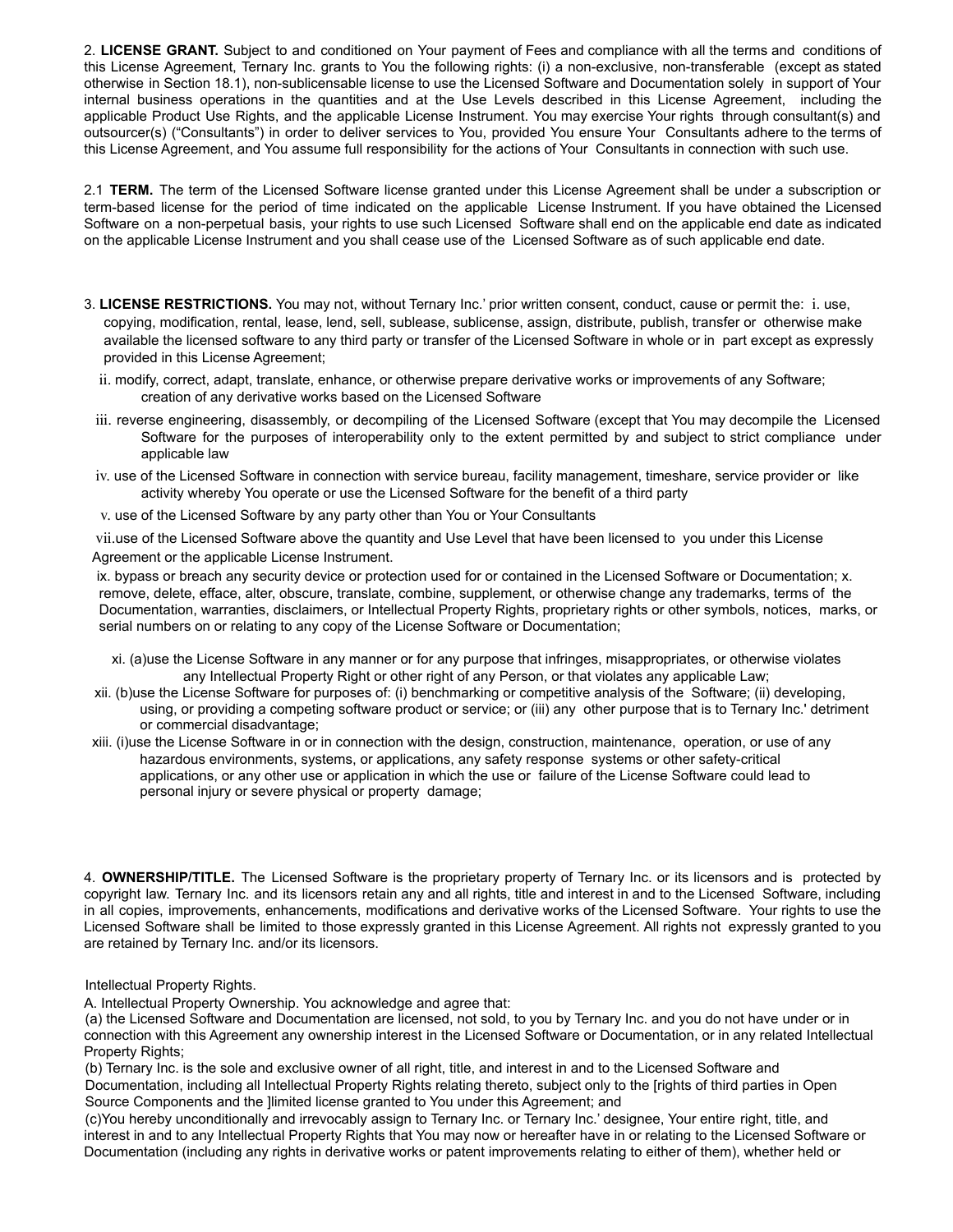acquired by operation of law, contract, assignment or otherwise.

B. Your Cooperation and Notice of Infringement. You shall, during the Term:

(a) take all measures to safeguard the Licensed Software and Documentation (including all copies thereof) from infringement, misappropriation, theft, misuse, or unauthorized access;

(b) take all such steps as Ternary Inc. may reasonably required to assist Ternary Inc. in maintaining the validity, enforceability and Ternary Inc.' ownership of the Intellectual Property Rights in the Licensed Software and Documentation; (c)promptly notify Ternary Inc. in writing if You become aware of: (i) any actual or suspected infringement, misappropriation or other violation of Ternary Inc.' Intellectual Property Rights in or relating to the Licensed Software or Documentation; or (ii) any claim that the Licensed Software or Documentation, including any production, use, marketing, sale or other disposition of the Licensed Software or Documentation, in whole or in part, infringes, misappropriates or otherwise violates the Intellectual Property Rights or other rights of any Person; and

(d) fully cooperate with and assist Ternary Inc. in all reasonable ways in the conduct of any Action by Ternary Inc. to prevent or abate any actual or threatened infringement, misappropriation or violation of Ternary Inc.' rights in, and to attempt to resolve any Actions relating to, the Licensed Software or Documentation, including having Your employees testify when requested and making available for discovery or trial relevant records, papers, information, samples, specimens and the like.

C. No Implied Rights. Except for the limited rights and licenses expressly granted under this Agreement, nothing in this Agreement grants, by implication, waiver, estoppel or otherwise, to You or any third party any Intellectual Property Rights or other right, title, or interest in or to any of the Licensed Software or Documentation.

5. **LIMITED WARRANTY.** Limited Warranty. Subject to the limitations and conditions set forth in this document , Ternary Inc. warrants to You that for a period of 30 days from the [Effective Date/[date of installation of the Licensed Software]] (the "Warranty Period"):

(a) the Licensed Software will substantially conform to all respects to [the specifications available in the Documentation, when installed, operated, and used as recommended in the Documentation and in accordance with this Agreement. Licensee Requirements. The limited warranties set forth in Section apply only if You: (a) notifies Ternary Inc. in writing of the warranty breach before the expiration of the Warranty Period and (b) as of the date of notification, is in compliance with all terms and conditions of this Agreement (including the payment of all license fees then due and owing).

6. **WARRANTY DISCLAIMERS.** TO THE MAXIMUM EXTENT PERMITTED BY APPLICABLE LAW, THE WARRANTIES SET FORTH ARE YOUR EXCLUSIVE WARRANTIES AND ARE IN LIEU OF ALL OTHER WARRANTIES, WHETHER EXPRESS OR IMPLIED, INCLUDING, BUT NOT LIMITED TO, THE IMPLIED WARRANTIES OF MERCHANTABILITY, SATISFACTORY QUALITY, FITNESS FOR A PARTICULAR PURPOSE, AND NON INFRINGEMENT OF INTELLECTUAL PROPERTY RIGHTS. Ternary Inc. MAKES NO WARRANTIES OR REPRESENTATIONS THAT THE LICENSED SOFTWARE, CONTENT UPDATES, UPDATES OR UPGRADES WILL MEET YOUR REQUIREMENTS OR THAT OPERATION OR USE OF THE LICENSED SOFTWARE, CONTENT UPDATES. YOU MAY HAVE OTHER WARRANTY RIGHTS, WHICH MAY VARY FROM STATE TO STATE AND COUNTRY TO COUNTRY.

7. LIMITATION OF LIABILITY. TO THE MAXIMUM EXTENT PERMITTED BY APPLICABLE LAW AND REGARDLESS OF WHETHER ANY REMEDY SET FORTH HEREIN FAILS OF ITS ESSENTIAL PURPOSE, IN NO EVENT WILL Ternary CLOUDS OR ITS LICENSORS, RESELLERS, SUPPLIERS OR AGENTS BE LIABLE TO YOU FOR (i) ANY COSTS OF PROCUREMENT OF SUBSTITUTE OR REPLACEMENT GOODS AND SERVICES, LOSS OF PROFITS, LOSS OF USE, LOSS OF OR CORRUPTION TO DATA, BUSINESS INTERRUPTION, LOSS OF PRODUCTION, LOSS OF REVENUES, LOSS OF CONTRACTS, LOSS OF GOODWILL, OR ANTICIPATED SAVINGS OR WASTED MANAGEMENT AND STAFF TIME; OR (ii) ANY SPECIAL, CONSEQUENTIAL, INCIDENTAL OR INDIRECT DAMAGES WHETHER ARISING DIRECTLY OR INDIRECTLY OUT OF THIS LICENSE AGREEMENT, EVEN IF Ternary Inc. OR ITS LICENSORS, RESELLERS, SUPPLIERS OR AGENTS HAS BEEN ADVISED SUCH DAMAGES MIGHT OCCUR.

8. **MAINTENANCE/SUPPORT.**Ternary Inc. has no obligation under this License Agreement to provide maintenance/support for the Licensed Software. Any maintenance/support purchased for the Licensed Software is subject to Ternary Inc.' then-current maintenance/support policies.

9. **SOFTWARE EVALUATION.** If the Licensed Software is provided to you for evaluation purposes and you have an evaluation agreement with Ternary Inc. for the Licensed Software, Your rights to evaluate the Licensed Software will be pursuant to the terms of such evaluation agreement. If you do not have an evaluation agreement with Ternary Inc. for the Licensed Software and if you are provided the Licensed Software for evaluation purposes, the following terms and conditions shall apply. Ternary Inc. grants to you a nonexclusive, temporary, royalty-free, non-assignable license to use the Licensed Software solely for internal non-production evaluation subject to the applicable Product Use Rights. Such evaluation license shall terminate (i) on the end date of the predetermined evaluation period, if an evaluation period is pre-determined in the Licensed Software or (ii) thirty (30) days from the date of Your initial installation of the Licensed Software, if no such evaluation period is pre-determined in the Licensed Software ("Evaluation Period"). The Licensed Software may not be transferred and is provided "AS IS" without warranty of any kind. You are solely responsible to take appropriate measures to back up your system and take other measures to prevent any loss of files or data. The Licensed Software may contain an automatic disabling mechanism that prevents its use after a certain period of time. Upon expiration of the Licensed Software Evaluation Period, You will cease use of the Licensed Software, destroy all copies of the Licensed Software from systems and devices. All other terms and conditions of this License Agreement shall otherwise apply to your evaluation of the Licensed Software as permitted herein.

10. **U.S. GOVERNMENT COMMERCIAL LICENSE RIGHTS.** This Section 12 applies only to U.S. Government entities. The Licensed Software is deemed to be commercial computer software as defined in FAR 12.212. Any use, modification,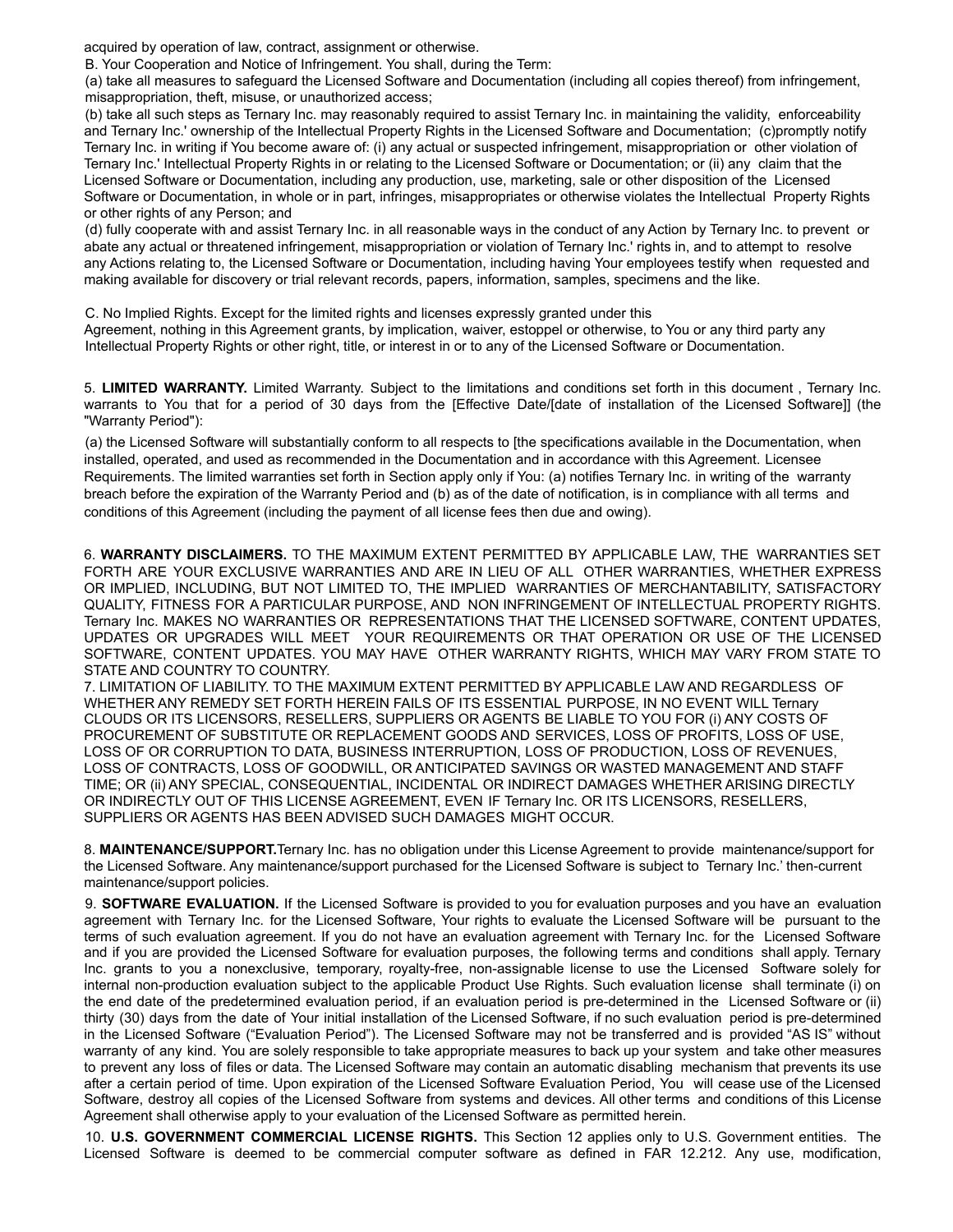reproduction release, performance, display or disclosure of the Licensed Software by the U.S. Government shall be solely in accordance with the terms of this License Agreement, and except as otherwise explicitly stated in this License Agreement all provisions of this License Agreement shall apply to the U.S. Government.

11. **EXPORT REGULATION.** The export or re-export of the Licensed Software and related technical data and services (collectively "Controlled Technology") is subject to applicable export laws and regulations including, but not limited to, the U.S. Export Administration Regulations, the European Union Council Regulations, and the Singapore Strategic Goods Control Act. The export or re-export of Controlled Technology in violation of the foregoing laws and regulations is strictly prohibited. Controlled Technology may also be subject to various import, distribution and/or use restrictions requiring action on your behalf prior to use of the Controlled Technology. Controlled Technology is prohibited for export or re-export to Cuba, North Korea, Iran, Syria, Sudan, and the Crimea Region of Ukraine and to any other country or region subject to relevant trade sanctions. Controlled Technology is further prohibited for export or re-export to any person or entity named on relevant lists maintained by the U.S. government (including, but not limited to, lists published by the U.S. Department of Commerce, the U.S. Department of State, and the U.S. Department of Treasury), in addition to lists published by the authorities in applicable foreign jurisdictions. You may not export any Controlled Technology for use in connection with chemical, biological, or nuclear weapons or missiles capable of delivering such weapons. Furthermore, you may not export any Controlled Technology to any military entity, or to any other entity for any military purpose, unless subject to a valid license specifically permitting such export. You agree to comply with all applicable export or import control laws and regulations, and You represent that You are not under the control of, located in, or a resident or national of any prohibited country or region and are not a prohibited person or entity.

12. **DATA COLLECTION.** Ternary Inc. collects and uses Collected Data to enable, optimize and provide the Licensed Software, Updates and Upgrades, and/or maintenance/support to You (and may engage third parties to do so as well), to administer and enforce its license agreements with You, to make recommendations regarding usage of the Licensed Software and other Ternary Inc. solutions, and/or to improve Ternary Inc.' products and services in general, including by reviewing aggregate data for statistical analyses. By installing and/or using the Licensed Software (including Updates and Upgrades), You agree that Ternary Inc. has obtained all the necessary consents and rights for Ternary Inc. to, collect, use, retain, disclose and/or process Collected Data for the purposes described in this License Agreement and in the applicable Ternary Inc. product privacy/security notices at: www.ternary.app. Please note that the use of the Licensed Software may be subject to data protection laws or regulations in certain jurisdictions. You are responsible for ensuring that your use of the Licensed Software is in accordance with such laws or regulations.

13. **CONFIDENTIAL INFORMATION.** You may have access to information that is confidential to Ternary Inc. ("Confidential Information") under this License Agreement. Confidential Information is limited to the Licensed Software, the terms and pricing for the Licensed Software, and any other information clearly identified as confidential Protection of Confidential Information. As a condition to being provided with any disclosure of or access to Confidential Information, You shall:

(a) not access or use Confidential Information other than as necessary to exercise Your rights or perform Your obligations under and in accordance with this Agreement;

(b)except as may be permitted under the terms and conditions of compelled disclosure, not disclose or permit access to Confidential Information other than to Your representatives who: (i) need to know such Confidential Information for purposes of

their exercise of rights or performance of their obligations under and in accordance with this Agreement; (ii) have been informed of the confidential nature of the Confidential Information; and (iii) are bound by [written] confidentiality and restricted use obligations at least as protective of the Confidential Information as the terms set forth in this Section 15; (c)safeguard the Confidential Information from unauthorized use, access or disclosure using at least the degree of care it uses to protect its [most/similarly] sensitive information and in no event less than a reasonable degree of care; [and] (d)[promptly notify Ternary Inc. of any unauthorized use or disclosure of Confidential Information and [take all reasonable steps/use its best efforts/cooperate with Ternary Inc.] to prevent further unauthorized use or disclosure; and]

(e)ensure) ensure its Representatives' compliance with, and be responsible and liable for any of its Representatives' non compliance with, the terms of this Section 15.

You will hold Ternary Inc.' Confidential Information in confidence and will not disclose the Confidential Information to any third party. You will use the same degree of care, but no less than a reasonable degree of care, to prevent the unauthorized use, dissemination or publication of the Confidential Information as You use to protect Your own confidential information of a like nature. You will use the Confidential Information only as needed to exercise the licenses granted under this License Agreement. Confidential Information does not include any information that: (a) was rightfully in the possession of, or was known by, a party prior to its receipt from the other party, without an obligation to maintain its confidentiality; (b) is or becomes generally known to the public without violation of this License Agreement; (c) is rightfully obtained by a party from a third party, without an obligation to keep such information confidential; or (d) is independently developed by a party. You may disclose Confidential Information as required by law or court order, provided You notify Ternary Inc. in writing of the requirement for disclosure in advance, and only disclose as much of the Confidential Information as is required by law.

14. **TERMINATION.** This License Agreement shall terminate upon your breach of any term contained herein. Upon termination, you shall immediately stop using Ternary's software.

15. **SURVIVAL.** The following provisions of this License Agreement survive termination of this License Agreement: Definitions, License Restrictions and any other restrictions on use of intellectual property, Ownership/Title, Warranty Disclaimers, Limitation of Liability, U.S. Government Commercial License Rights, Export Regulation, Data Collection, Confidential Information, Survival, and General.